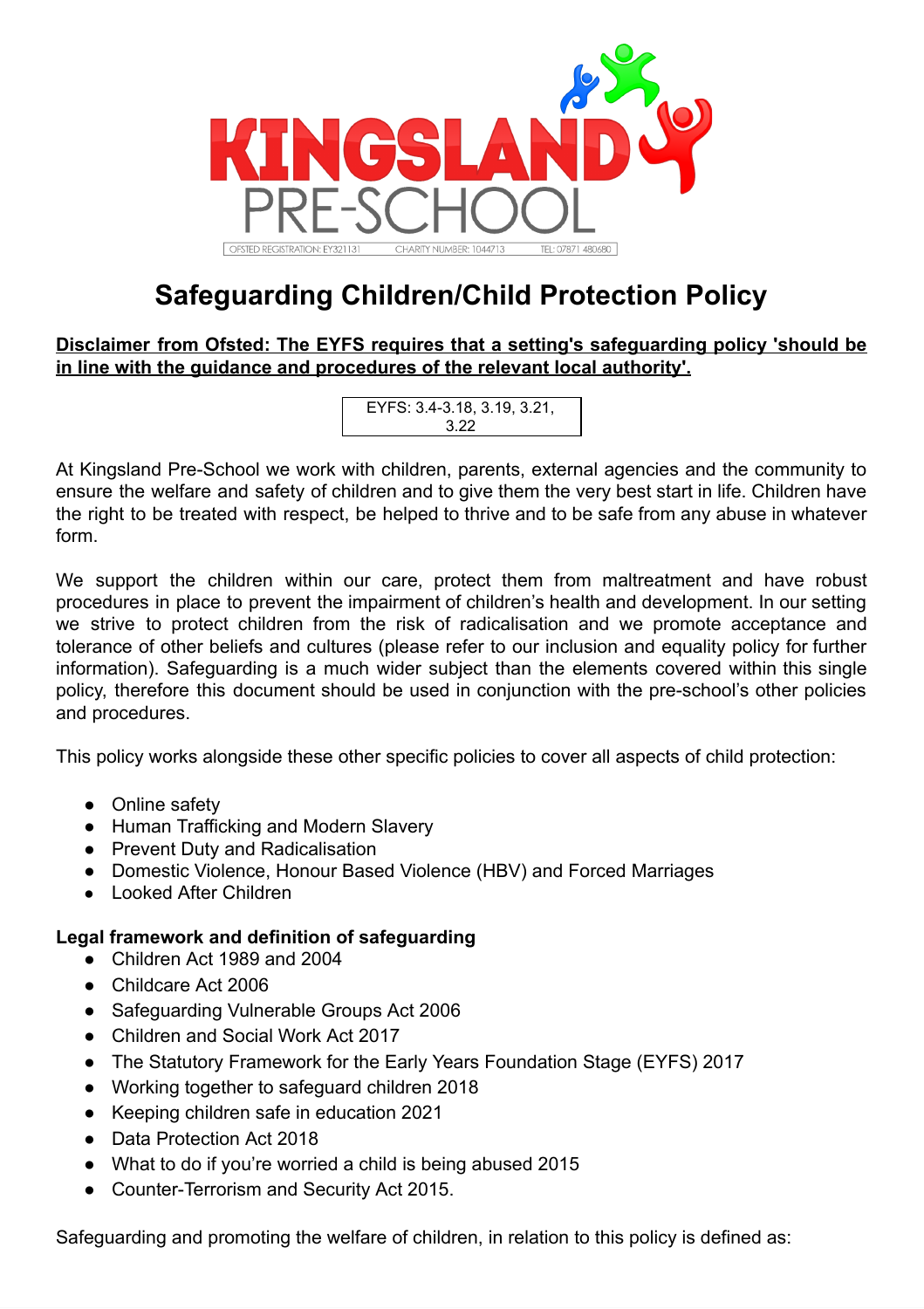- Protecting children from maltreatment
- Preventing the impairment of children's health or development
- Ensuring that children are growing up in circumstances consistent with the provision of safe and effective care
- Taking action to enable all children to have the best outcomes.

*(Definition taken from the HM Government document 'Working together to safeguard children 2018).*

# **Policy intention**

To safeguard children and promote their welfare we will:

- Create an environment to encourage children to develop a positive self-image
- Provide positive role models and develop a safe culture where staff are confident to raise concerns about professional conduct
- Support staff to notice the softer signs of abuse and know what action to take
- Encourage children to develop a sense of independence and autonomy in a way that is appropriate to their age and stage of development
- Provide a safe and secure environment for all children
- Promote tolerance and acceptance of different beliefs, cultures and communities
- Help children to understand how they can influence and participate in decision-making and how to promote British values through play, discussion and role modelling
- Always listen to children
- Provide an environment where practitioners are confident to identify where children and families may need intervention and seek the help they need
- Share information with other agencies as appropriate.

The pre-school is aware that abuse does occur in our society and we are vigilant in identifying signs of abuse and reporting concerns. Our practitioners have a duty to protect and promote the welfare of children. Due to the many hours of care we are providing, staff may often be the first people to identify that there may be a problem. They may well be the first people in whom children confide information that may suggest abuse or to spot changes in a child's behaviour which may indicate abuse.

Our prime responsibility is the welfare and well-being of each child in our care. As such we believe we have a duty to the children, parents and staff to act quickly and responsibly in any instance that may come to our attention. This includes sharing information with any relevant agencies such as local authority services for children's social care, health professionals or the police. All staff will work with other agencies in the best interest of the child, including as part of a multi-agency team, where needed

The pre-school aims to:

- Keep the child at the centre of all we do
- Ensure staff are trained right from induction to understand the child protection and safeguarding policy and procedures, are alert to identify possible signs of abuse (including the signs known as softer signs of abuse), understand what is meant by child protection and are aware of the different ways in which children can be harmed, including by other children through bullying or discriminatory behaviour
- Be aware of the increased vulnerability of children with Special Educational Needs and Disabilities (SEND) and other vulnerable or isolated families and children
- Ensure that all staff feel confident and supported to act in the best interest of the child, share information and seek the help that the child may need
- Ensure that all staff are familiar and updated regularly with child protection training and procedures and kept informed of changes to local/national procedures, including thorough annual safeguarding newsletters and updates
- Make any child protection referrals in a timely way, sharing relevant information as necessary in line with procedures set out by the Herefordshire Safeguarding Children Board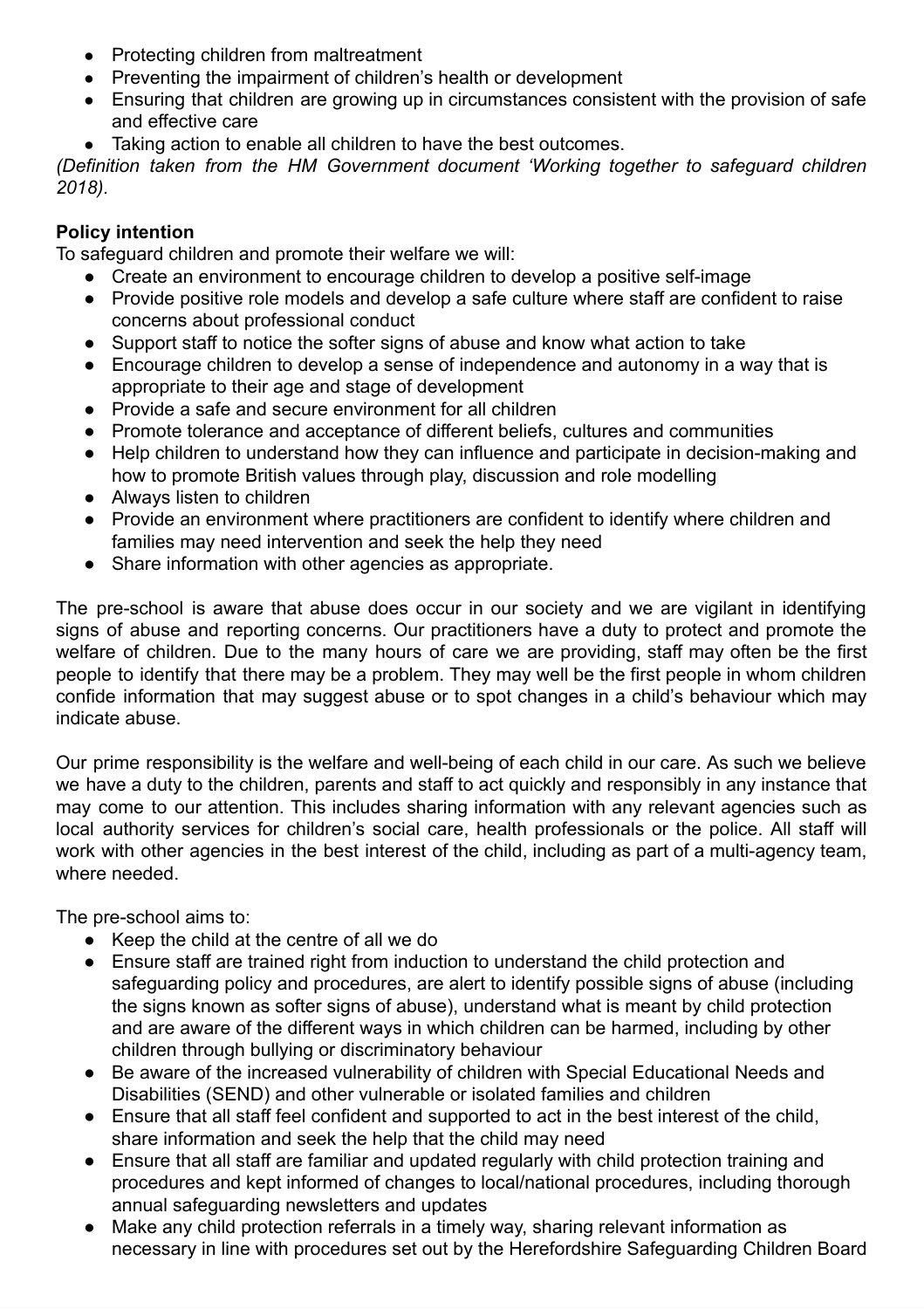- Ensure that information is shared only with those people who need to know in order to protect the child and act in their best interest
- Keep the setting safe online using appropriate filters, checks and safeguards, monitoring access at all times
- Ensure that children are never placed at risk while in the charge of pre-school staff
- Identify changes in staff behaviour and act on these as per the Staff Behaviour Policy
- Take any appropriate action relating to allegations of serious harm or abuse against any person working with children or living or working on the pre-school premises including reporting such allegations to Ofsted and other relevant authorities
- Ensure parents are fully aware of child protection policies and procedures when they register with the pre-school and are kept informed of all updates when they occur
- Regularly review and update this policy with staff and parents where appropriate and make sure it complies with any legal requirements and any guidance or procedures issued by the Herefordshire Safeguarding Children Board.

We will support children by offering reassurance, comfort and sensitive interactions. We will devise activities according to individual circumstances to enable children to develop confidence and self-esteem within their peer group and support them to learn how to keep themselves safe.

# **Contact telephone numbers**

Herefordshire Safeguarding Children Board (HSCB) 01432 260100 Local authority Designated Officer (LADO) 01432 261708 Multi Agency Safeguarding Hub (MASH) 01432 260800 MASH Out of Hours Team 01905 768020 NSPCC 0808 800 5000

Ofsted 0300 123 1231 Emergency police 999 Non-emergency police 101 Government helpline for extremism concerns 020 7340 7264

# **Types of abuse and particular procedures followed**

Abuse and neglect are forms of maltreatment of a child. Somebody may abuse or neglect a child by harming them or by failing to act to prevent harm. Children may be abused within a family, institution or community setting by those known to them or a stranger. This could be an adult or adults, another child or children.

*What to do if you're worried a child is being abused (advice for practitioners) 2015.*

The signs and indicators listed below may not necessarily indicate that a child has been abused, but will help us to recognise that something may be wrong, especially if a child shows a number of these symptoms or any of them to a marked degree.

## **Indicators of child abuse**

- Failure to thrive and meet developmental milestones
- Fearful or withdrawn tendencies
- Unexplained injuries to a child or conflicting reports from parents or staff
- Repeated injuries
- Unaddressed illnesses or injuries
- Significant changes to behaviour patterns.

Softer signs of abuse as defined by National Institute for Health and Care Excellence (NICE) include:

- Low self-esteem
- Wetting and soiling
- Recurrent nightmares
- Aggressive behaviour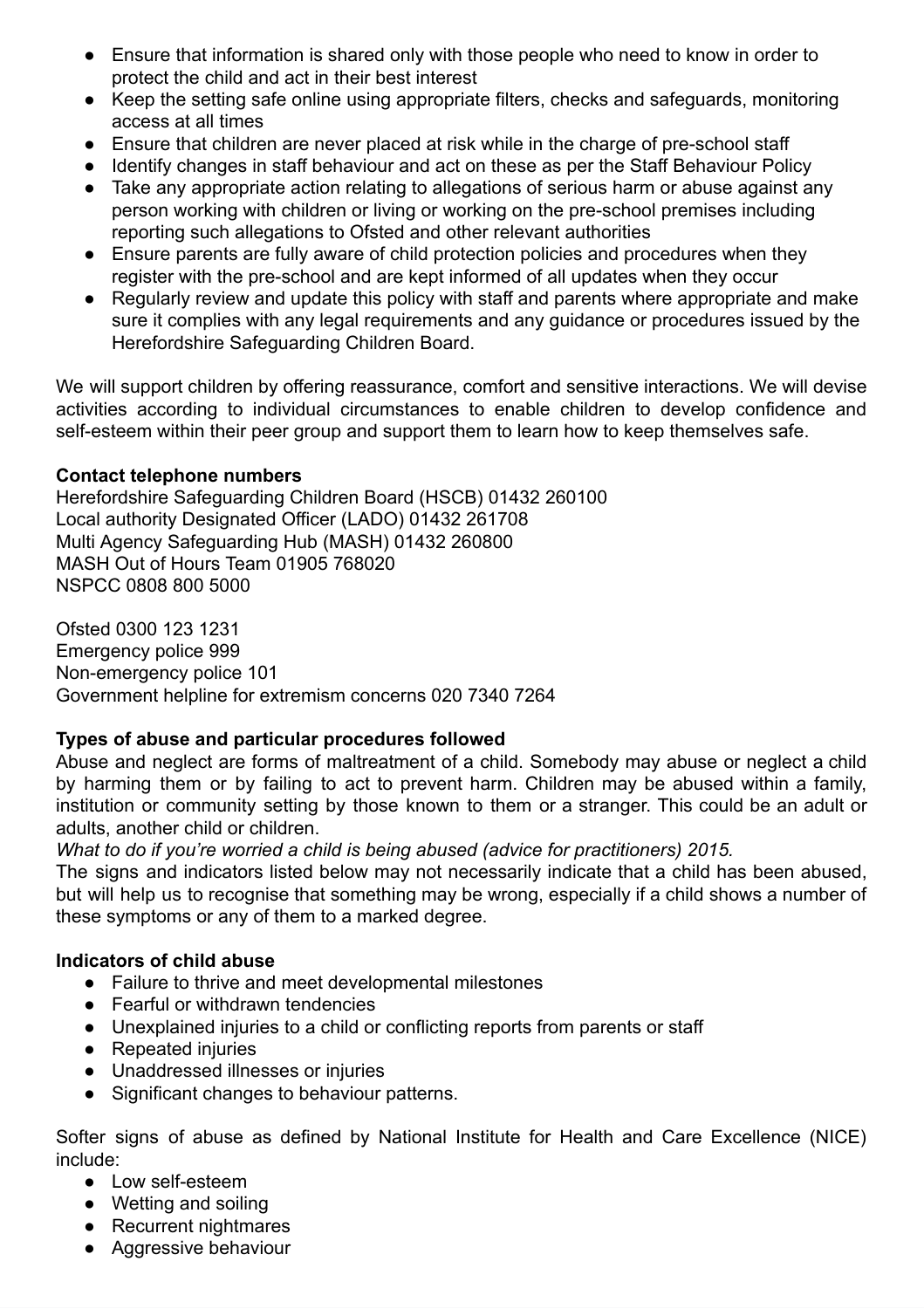- Withdrawing communication
- Habitual body rocking
- Indiscriminate contact or affection seeking
- Over-friendliness towards strangers
- Excessive clinginess
- Persistently seeking attention.

## **Peer on peer abuse**

We are aware that peer on peer abuse does take place, so we include children in our policies when we talk about potential abusers. This may take the form of bullying, physically hurting another child, emotional abuse, or sexual abuse. We will report this in the same way as we do for adults abusing children, and will take advice from the appropriate bodies on this area.

## **Physical abuse**

Action needs to be taken if staff have reason to believe that there has been a physical injury to a child, including deliberate poisoning, where there is definite knowledge or reasonable suspicion that the injury was inflicted or knowingly not prevented. These symptoms may include bruising or injuries in an area that is not usual for a child, e.g. fleshy parts of the arms and legs, back, wrists, ankles and face.

Many children will have cuts and grazes from normal childhood injuries. These should also be logged and discussed with the pre-school manager.

Children and babies may be abused physically through shaking or throwing. Other injuries may include burns or scalds. These are not usual childhood injuries and should always be logged and discussed with the designated safeguarding lead (DSL) and/or pre-school manager.

#### **Female genital mutilation**

This type of physical abuse is practised as a cultural ritual by certain ethnic groups and there is now more awareness of its prevalence in some communities in England including its effect on the child and any other siblings involved. This procedure may be carried out shortly after birth and during childhood as well as adolescence, just before marriage or during a woman's first pregnancy and varies widely according to the community<sup>1</sup>. Symptoms may include bleeding, painful areas, acute urinary retention, urinary infection, wound infection, septicaemia, incontinence, vaginal and pelvic infections with depression and post-traumatic stress disorder as well as physiological concerns. If you have concerns about a child relating to this area, you should contact children's social care team in the same way as other types of physical abuse. There is a mandatory duty to report to police any case where an act of female genital mutilation appears to have been carried out on a girl under the age of 18, we will ensure this is followed in our setting.

#### **Breast Ironing**

Breast ironing also known as "breast flattening" is the process where young girls' breasts are ironed, massaged and/or pounded down through the use of hard or heated objects in order for the breasts to disappear or delay the development of the breasts entirely. It is believed that by carrying out this act, young girls will be protected from harassment, rape, abduction and early forced marriage. Although this is unlikely to happen to children in the pre-school due to their age, we will ensure any signs of this in young adults or older children are followed up using the usual safeguarding referral process.

#### **Fabricated illness**

This is also a type of physical abuse. This is where a child is presented with an illness that is fabricated by the adult carer. The carer may seek out unnecessary medical treatment or investigation. The signs may include a carer exaggerating a real illness or symptoms, complete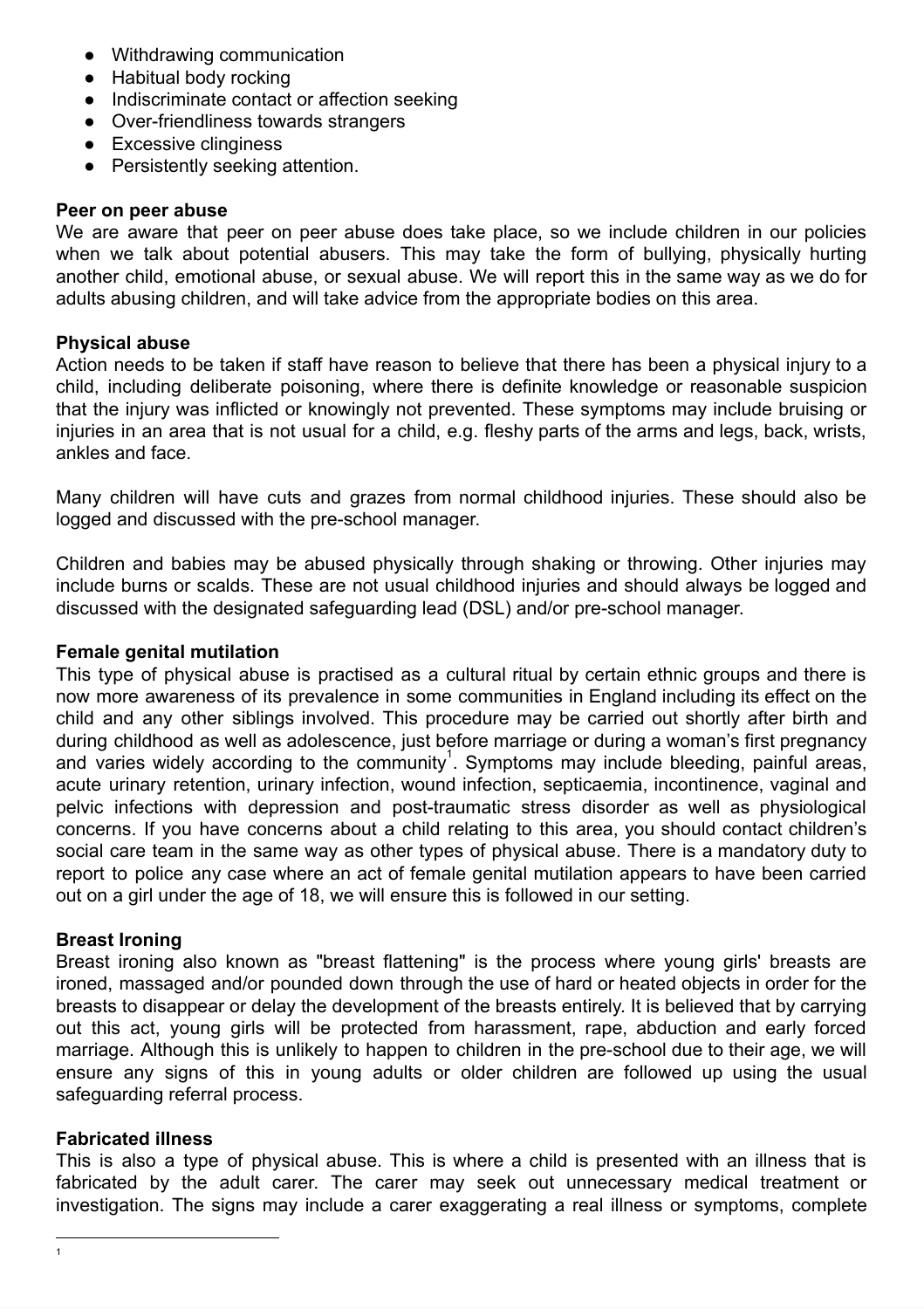fabrication of symptoms or inducing physical illness, e.g. through poisoning, starvation, inappropriate diet. This may also be presented through false allegations of abuse or encouraging the child to appear disabled or ill to obtain unnecessary treatment or specialist support.

## **Sexual abuse**

Action needs be taken if the staff member has witnessed an occasion(s) where a child indicated sexual activity through words, play, drawing, had an excessive preoccupation with sexual matters or had an inappropriate knowledge of adult sexual behaviour or language. This may include acting out sexual activity on dolls/toys or in the role play area with their peers, drawing pictures that are inappropriate for a child, talking about sexual activities or using sexual language or words. The child may become worried when their clothes are removed, e.g. for nappy changes.

The physical symptoms may include genital trauma, discharge and bruises between the legs or signs of a sexually transmitted disease (STD). Emotional symptoms could include a distinct change in a child's behaviour. They may be withdrawn or overly extroverted and outgoing. They may withdraw away from a particular adult and become distressed if they reach out for them, but they may also be particularly clingy to a potential abuser so all symptoms and signs should be looked at together and assessed as a whole.

If a child starts to talk openly to an adult about abuse they may be experiencing the procedure below will be followed:

## **Procedure:**

- The adult should reassure the child and listen without interrupting if the child wishes to talk
- The observed instances will be detailed in a confidential report
- The observed instances will be reported to the pre-school manager or DSL
- The matter will be referred to the local authority children's social care team (see reporting procedures).

#### **Child sexual exploitation (CSE)**

Working Together to Safeguard Children defines CSE as "…a form of child sexual abuse. It occurs where an individual or group takes advantage of an imbalance of power to coerce, manipulate or deceive a child or young person under the age of 18 into sexual activity (a) in exchange for something the victim needs or wants, and/or (b) for the financial advantage or increased status of the perpetrator or facilitator. The victim may have been sexually exploited even if the sexual activity appears consensual. Child sexual exploitation does not always involve physical contact; it can also occur through the use of technology."

We will be aware of the possibility of CSE and the signs and symptoms this may manifest as. If we have concerns we will follow the same procedures as for other concerns and we will record and refer as appropriate.

## **Emotional abuse**

Action should be taken if the staff member has reason to believe that there is a severe, adverse effect on the behaviour and emotional development of a child, caused by persistent or severe ill treatment or rejection.

This may include extremes of discipline where a child is shouted at or put down on a consistent basis, lack of emotional attachment by a parent, or it may include parents or carers placing inappropriate age or developmental expectations upon them. Emotional abuse may also be imposed through the child witnessing domestic abuse and alcohol and drug misuse by adults caring for them.

The child is likely to show extremes of emotion with this type of abuse. This may include shying away from an adult who is abusing them, becoming withdrawn, aggressive or clingy in order to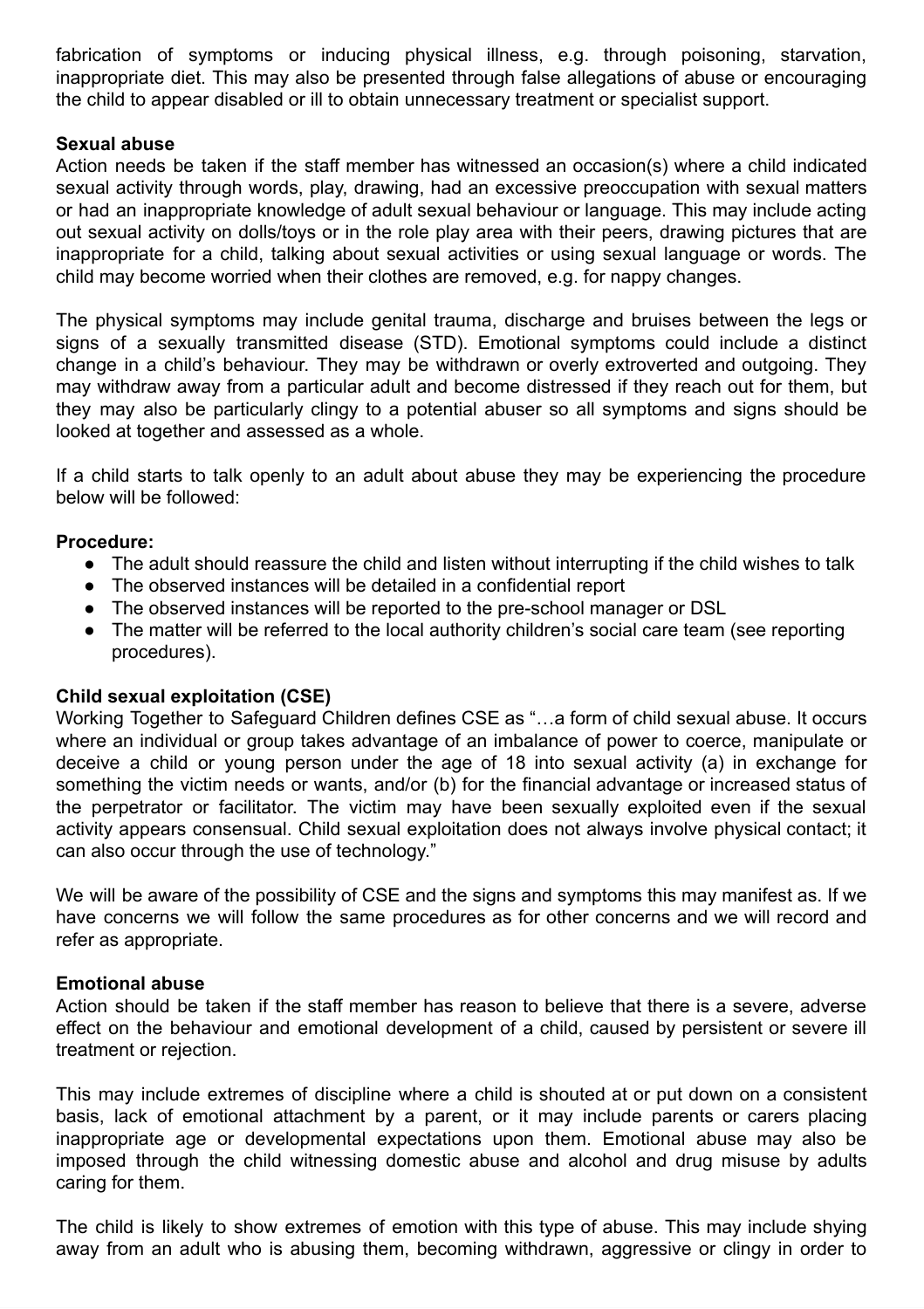receive their love and attention. This type of abuse is harder to identify as the child is not likely to show any physical signs.

# **Neglect**

Action should be taken if the staff member has reason to believe that there has been any type of neglect of a child (for example, by exposure to any kind of danger, including cold, starvation or failure to seek medical treatment, when required, on behalf of the child), which results in serious impairment of the child's health or development, including failure to thrive.

Signs may include a child persistently arriving at pre-school unwashed or unkempt, wearing clothes that are too small (especially shoes that may restrict the child's growth or hurt them), arriving at pre-school in the same nappy they went home in or a child having an illness or identified special educational need or disability that is not being addressed by the parent. A child may also be persistently hungry if a parent is withholding food or not providing enough for a child's needs.

Neglect may also be shown through emotional signs, e.g. a child may not be receiving the attention they need at home and may crave love and support at pre-school. They may be clingy and emotional. In addition, neglect may occur through pregnancy as a result of maternal substance abuse.

# **Domestic Abuse / Honour Based Violence / Forced Marriages**

We look at these areas as a child protection concern. Please refer to the separate policy for further details on this.

# **Reporting Procedures**

All staff have a responsibility to report safeguarding concerns and suspicions of abuse. These concerns will be discussed with the designated safeguarding lead (DSL) as soon as possible.

- Staff will report their concerns to the DSL (in the absence of the DSL they will be reported to the Deputy DSL)
- Any signs of marks/injuries to a child or information a child has given will be recorded and stored securely
- If appropriate, the incident will be discussed with the parent/carer, such discussions will be recorded and the parent will have access to these records on request
- If there are queries/concerns regarding the injury/information given then the following procedures will take place:

The DSL will:

- Contact the Local Authority children's social care team to report concerns and seek advice. If it is believed a child is in immediate danger we will contact the police. If the safeguarding concern relates to an allegation against an adult working or volunteering with children then the DSL will follow the reporting allegations procedure (see below).
- Record the information and action taken relating to the concern raised
- Speak to the parents (unless advised not do so by LA children's social care team)
- The designated safeguarding lead will follow up with the Local Authority children's social care team if they have not contacted the setting within the timeframe set out in Working Together to Safeguarding Children (2018). We will never assume that action has been taken,

Keeping children safe is our highest priority and if, for whatever reason, staff do not feel able to report concerns to the DSL or deputy DSL they should call the Local Authority children's social care team or the NSPCC and report their concerns anonymously.

These contact numbers are displayed in the front cover of the diary or main wall display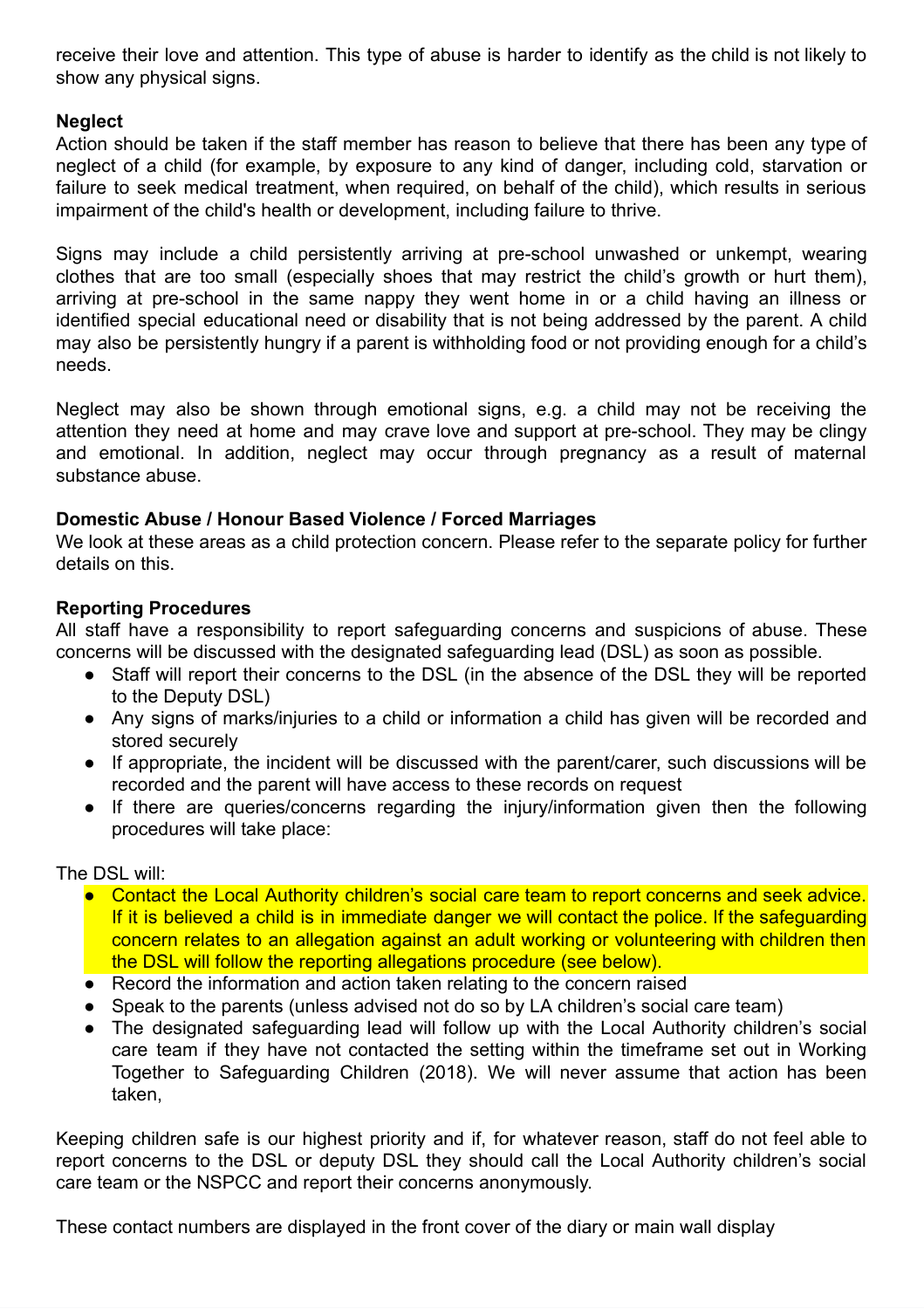# **Recording Suspicions of Abuse and Disclosures**

Staff should make an objective record of any observation or disclosure, supported by the pre-school manager or designated safeguarding lead (DSL). This record should include:

- Child's name
- Child's address
- Age of the child and date of birth
- Date and time of the observation or the disclosure
- Exact words spoken by the child
- Exact position and type of any injuries or marks seen
- Exact observation of any incident including any concern was reported, with date and time; and the names of any other person present at the time
- Any discussion held with the parent(s) (where deemed appropriate).

These records should be signed by the person reporting this and the manager/DSL/deputy manager, dated and kept in a separate confidential file.

If a child starts to talk to an adult about potential abuse it is important not to promise the child complete confidentiality. This promise cannot be kept. It is vital that the child is allowed to talk openly and disclosure is not forced or words put into the child's mouth. As soon as possible after the disclosure details must be logged accurately.

It may be thought necessary that through discussion with all concerned the matter needs to be raised with the local authority children's social care team and Ofsted. Staff involved may be asked to supply details of any information/concerns they have with regard to a child. The pre-school expects all members of staff to cooperate with the local authority children's social care, police, and Ofsted in any way necessary to ensure the safety of the children.

Staff must not make any comments either publicly or in private about the supposed or actual behaviour of a parent or member of staff.

## **Informing parents**

Parents are normally the first point of contact. If a suspicion of abuse is recorded, parents are informed at the same time as the report is made, except where the guidance of the local authority children's social care team/police does not allow this. This will usually be the case where the parent or family member is the likely abuser or where a child may be endangered by this disclosure. In these cases the investigating officers will inform parents.

## **Confidentiality**

All suspicions, enquiries and external investigations are kept confidential and shared only with those who need to know. Any information is shared in line with guidance from the local authority.

## **Support to families**

The pre-school takes every step in its power to build up trusting and supportive relations among families, staff, students and volunteers within the pre-school.

The pre-school continues to welcome the child and the family whilst enquiries are being made in relation to abuse in the home situation. Parents and families will be treated with respect in a non-judgmental manner whilst any external investigations are carried out in the best interest of the child.

Confidential records kept on a child are shared with the child's parents or those who have parental responsibility for the child, only if appropriate in line with guidance of the local authority with the proviso that the care and safety of the child is paramount. We will do all in our power to support and work with the child's family.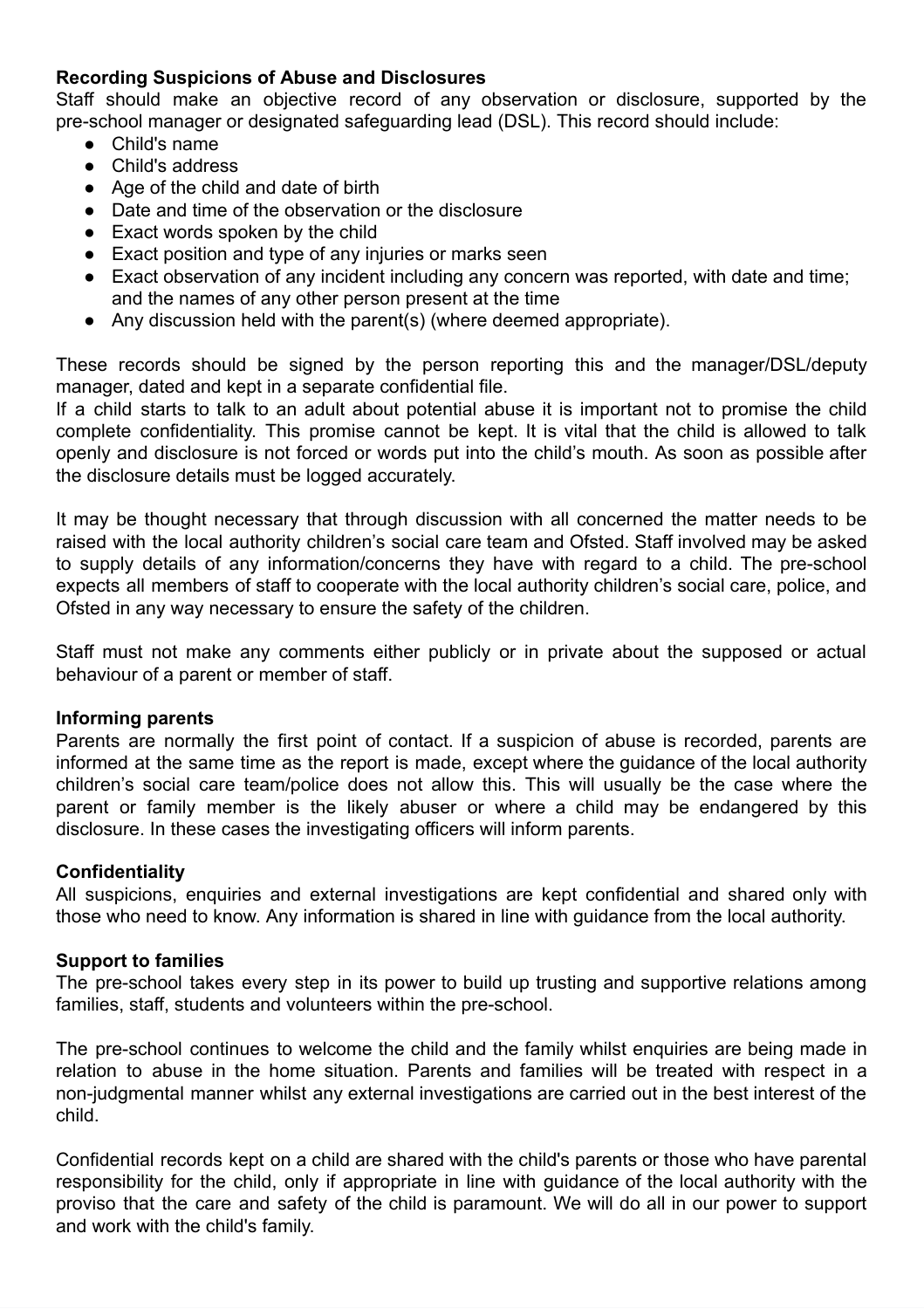# **Allegations against adults working or volunteering with children**

If an allegation is made against a member of staff, student or volunteer or any other person who lives or works on the pre-school premises regardless of whether the allegation relates to the pre-school premises or elsewhere, we will follow the procedure below.

The allegation should be reported to the senior manager on duty. If this person is the subject of the allegation then this should be reported to the DSL/deputy manager instead.

The Local Authority Designated Officer (LADO) and Ofsted will then be informed immediately in order for this to be investigated by the appropriate bodies promptly:

- The LADO will be informed immediately for advice and guidance
- If as an individual you feel this will not be taken seriously or are worried about the allegation getting back to the person in question then it is your duty to inform the LADO yourself directly
- A full investigation will be carried out by the appropriate professionals (LADO, Ofsted) to determine how this will be handled
- The pre-school will follow all instructions from the LADO and Ofsted and ask all staff members to do the same and co-operate where required
- Support will be provided to all those involved in an allegation throughout the external investigation in line with LADO support and advice
- The pre-school reserves the right to suspend any member of staff during an investigation
- All enquiries/external investigations/interviews will be documented and kept in a locked file for access by the relevant authorities
- Unfounded allegations will result in all rights being reinstated
- Founded allegations will be passed on to the relevant organisations including the local authority children's social care team and where an offence is believed to have been committed, the police.
- Founded allegations will be dealt with as gross misconduct in accordance with our disciplinary procedures and may result in the termination of employment, Ofsted will be notified immediately of this decision.
- The pre-school will also notify the Disclosure and Barring Service (DBS) to ensure their records are updated
- All records will be kept until the person reaches normal retirement age or for 21 years and 3 months if that is longer. This will ensure accurate information is available for references and future DBS checks and avoids any unnecessary reinvestigation
- The pre-school retains the right to dismiss any member of staff in connection with founded allegations following an inquiry
- Counselling will be available for any member of the pre-school who is affected by an allegation, their colleagues in the pre-school and the parents.

# **Monitoring children's attendance**

As part of our requirements under the statutory framework and guidance documents we are required to monitor children's attendance patterns to ensure they are consistent and no cause for concern.

Parents should please inform the pre-school prior to their children taking holidays or days off, and all sickness should be called into the pre-school on the day so the pre-school management are able to account for a child's absence.

If a child has not arrived at pre-school within one hour of their normal start time the parents will be called to ensure the child is safe and healthy. If the parents are not contactable then the further emergency contacts will be used to ensure all parties are safe.

Where a child is part of a child protection plan, or during a referral process, any absences will immediately be reported to the local authority children's social care team to ensure the child remains safeguarded.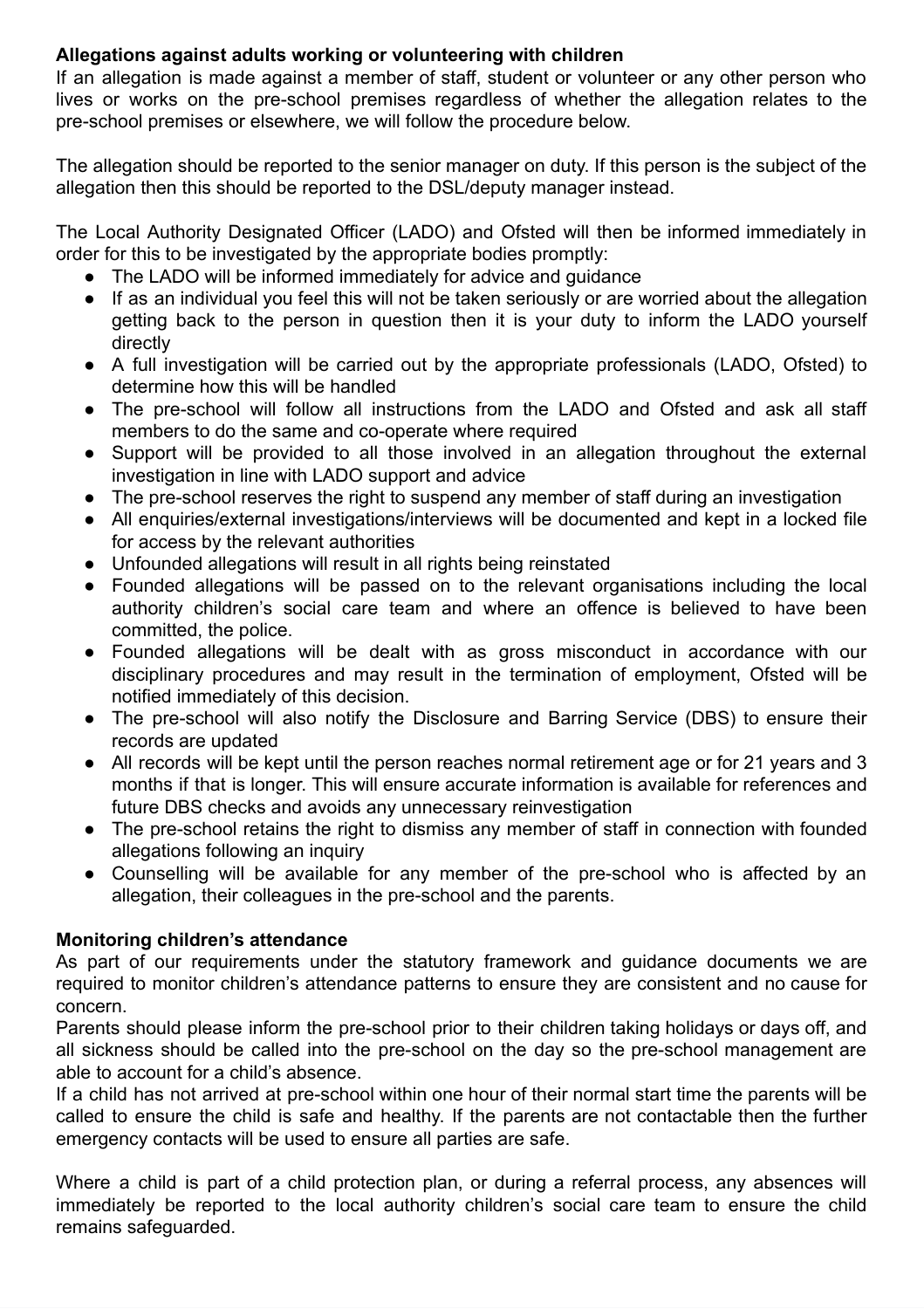This should not stop parents taking precious time with their children, but enables children's attendance to be logged so we know the child is safe.

# **Looked after children**

As part of our safeguarding practice we will ensure our staff are aware of how to keep looked after children safe. In order to do this we ask that we are informed of:

- The legal status of the child (e.g. whether the child is being looked after under voluntary arrangements with consent of parents or on an interim or full care order)
- Contact arrangements for the biological parents (or those with parental responsibility)
- The child's care arrangements and the levels of authority delegated to the carer by the authority looking after him/her
- The details of the child's social worker and any other support agencies involved
- Any child protection plan or care plan in place for the child in question.

Please refer to the Looked After Children policy for further details.

## **Staffing and volunteering**

Our policy is to provide a secure and safe environment for all children. We only allow an adult who is employed by the pre-school to care for children and who has an enhanced clearance from the Disclosure and Barring Service (DBS) to be left alone with children. We will obtain enhanced criminal records checks (DBS) for all volunteers and do not allow any volunteers to be unsupervised with children.

All staff will attend child protection training and receive initial basic child protection training during their induction period. This will include the procedures for spotting signs and behaviours of abuse and abusers/potential abusers, recording and reporting concerns and creating a safe and secure environment for the children in the pre-school. During induction staff will be given contact details for the LADO (local authority designated officer), the local authority children's social care team and Ofsted to enable them to report any safeguarding concerns, independently, if they feel it necessary to do so.

We have named persons within the pre-school who take lead responsibility for safeguarding and co-ordinate child protection and welfare issues, known as the Designated Safeguarding Leads (DSL), there is always at least one designated person on duty during all opening hours of the setting.

These designated persons will receive comprehensive training at least every two years and update their knowledge on an ongoing basis, but at least once a year.

The pre-school DSL's liaise with the local authority children's social care team, undertakes specific training, including a child protection training course, and receives regular updates to developments within this field. They in turn support the ongoing development and knowledge update of all staff on the team.

Although, under the EYFS, we are only required to have one designated lead for safeguarding, for best practice and to ensure cover at all times, we have two/three designated leads in place. This enables safeguarding to stay high on our priorities at all times. There will always be at least one designated lead on duty at all times our provision is open. This will ensure that prompt action can be taken if concerns are raised.

The Designated Safeguarding Leads (DSL) at the pre-school are: Georgie Parker-Morgan and Donna Davies.

● We provide adequate and appropriate staffing resources to meet the needs of all children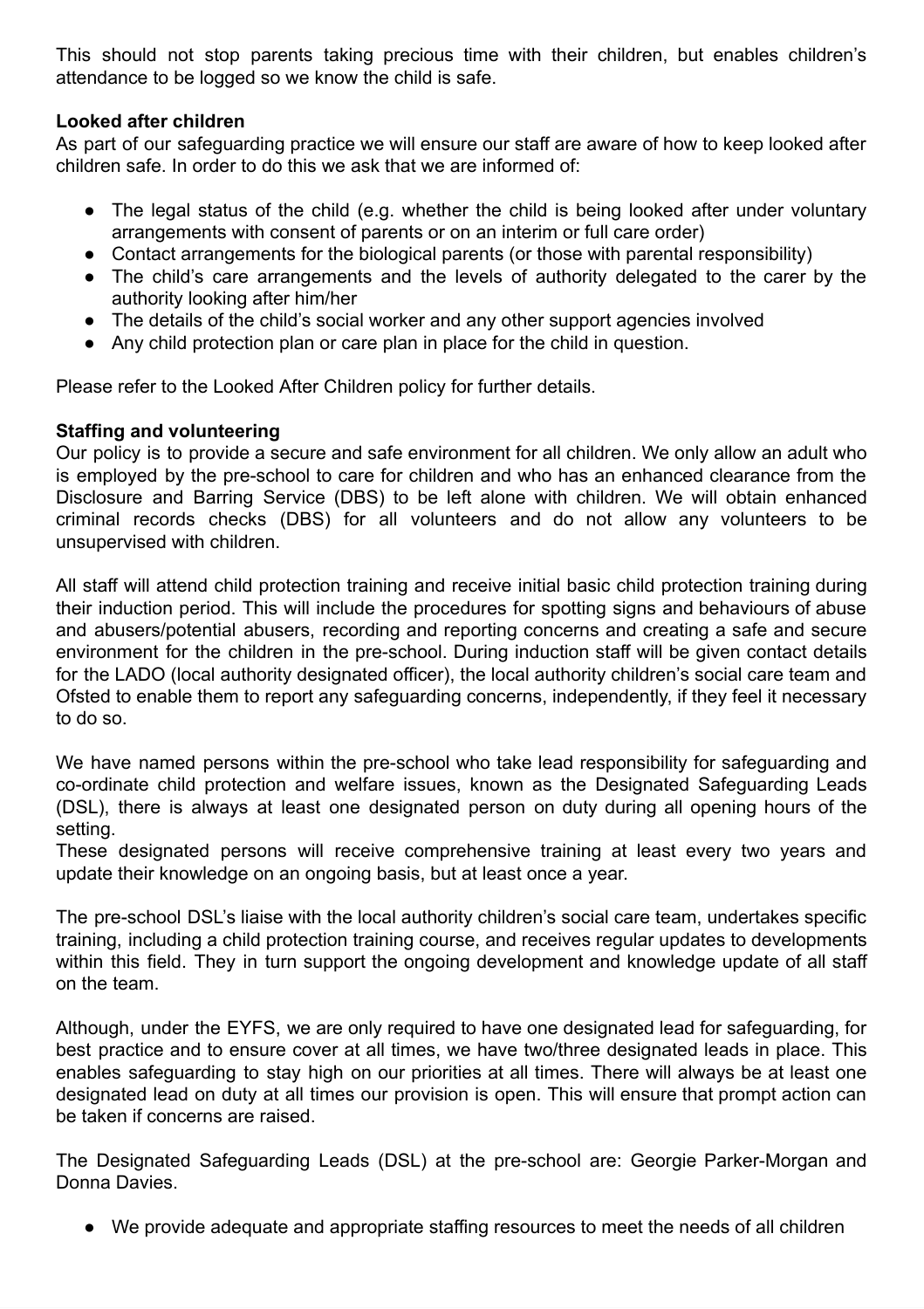- Applicants for posts within the pre-school are clearly informed that the positions are exempt from the Rehabilitation of Offenders Act 1974. Candidates are informed of the need to carry out checks before posts can be confirmed. Where applications are rejected because of information that has been disclosed, applicants have the right to know and to challenge incorrect information
- We give staff members, volunteers and students regular opportunities to declare changes that may affect their suitability to care for the children. This includes information about their health, medication or about changes in their home life such as child protection plans for their own children
- This information is also stated within every member of staff's contract
- We request DBS checks on annual basis/or we use the DBS update service (with staff consent) to re-check staff's criminal history and suitability to work with children
- We abide by the requirements of the EYFS and any Ofsted guidance in respect to obtaining references and suitability checks for staff, students and volunteers, to ensure that all staff, students and volunteers working in the setting are suitable to do so
- We ensure we receive at least two written references BEFORE a new member of staff commences employment with us
- All students will have enhanced DBS checks conducted on them before their placement starts
- Volunteers, including students, do not work unsupervised
- We abide by the requirements of the Safeguarding Vulnerable Groups Act 2006 and the Childcare Act 2006 in respect of any person who is disqualified from providing childcare, is dismissed from our employment, or resigns in circumstances that would otherwise have led to dismissal for reasons of child protection concern
- We have procedures for recording the details of visitors to the pre-school and take security steps to ensure that we have control over who comes into the pre-school so that no unauthorised person has unsupervised access to the children
- All visitors/contractors will be supervised whilst on the premises, especially when in the areas the children use
- As a staff team we will be fully aware of how to safeguard the whole pre-school environment and be aware of potential dangers on the pre-school boundaries such as drones or strangers lingering. We will ensure the children remain safe at all times
- The Staff Behaviour Policy sits alongside this policy to enable us to monitor changes in behaviours that may cause concern. All staff sign up to this policy too to ensure any changes are reported to management so we are able to support the individual staff member and ensure the safety and care of the children is not compromised
- All staff have access to and comply with the whistleblowing policy which will enable them to share any concerns that may arise about their colleagues in an appropriate manner
- Signs of inappropriate staff behaviour may include inappropriate sexual comments; excessive one-to-one attention beyond the requirements of their usual role and responsibilities; or inappropriate sharing of images. This is not an exhaustive list, any changes in behaviour must be reported and acted upon immediately
- All staff will receive regular supervision meetings where opportunities will be made available to discuss any issues relating to individual children, child protection training and any needs for further support
- We use peer on peer and manager observations in the setting to ensure that the care we provide for children is at the highest level and any areas for staff development are quickly highlighted. Peer observations allow us to share constructive feedback, develop practice and build trust so that staff are able to share any concerns they may have. Any concerns are raised with the designated lead and dealt with in an appropriate and timely manner
- The deployment of staff within the pre-school allows for constant supervision and support. Where children need to spend time away from the rest of the group, the door will be left ajar or other safeguards will be put into action to ensure the safety of the child and the adult.